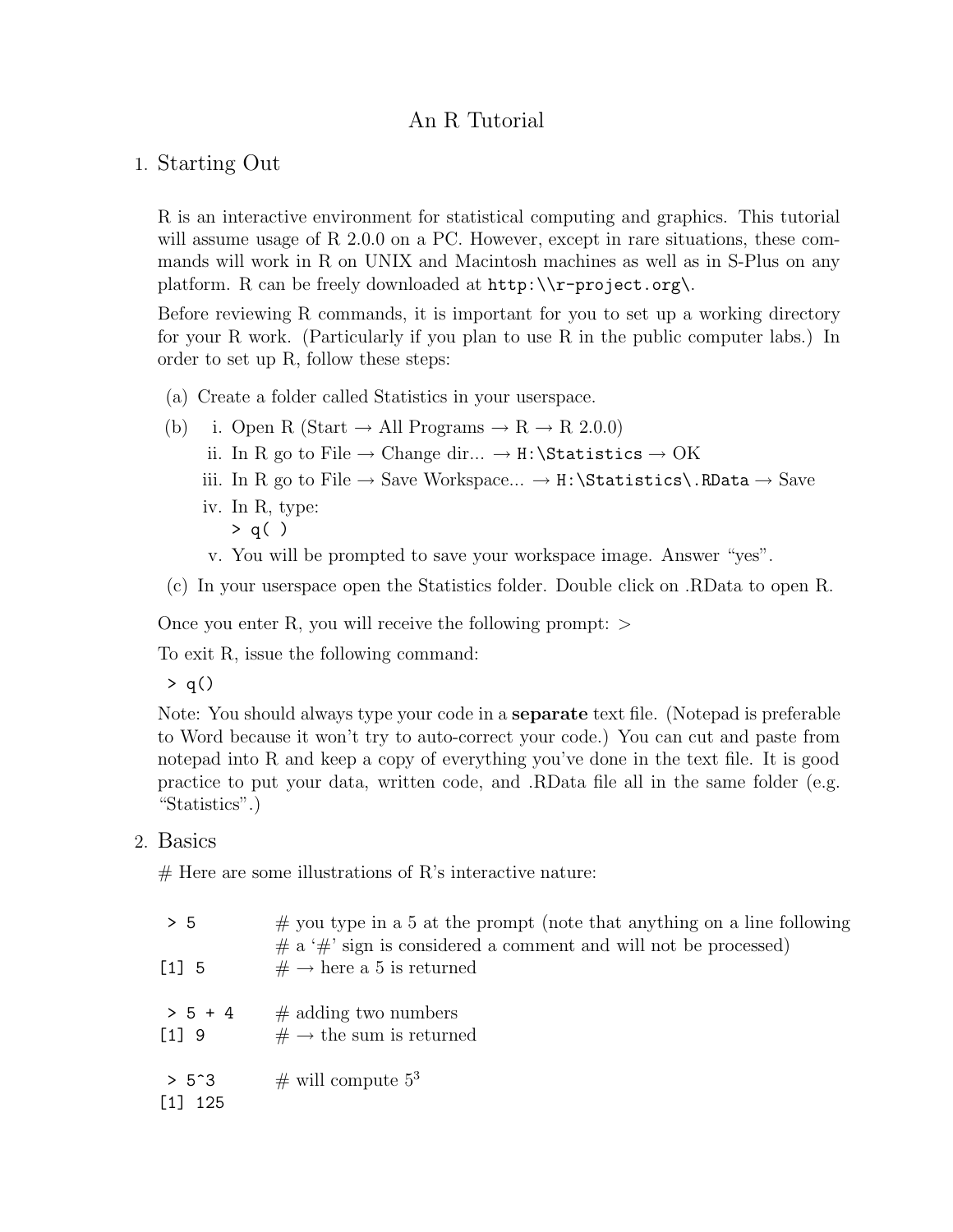> pi # seeing R's on-screen representation of pi (rounded, of course) [1] 3.141593

# To create a vector of numbers:  $> c(3, 4, 7)$  # concatenate [1] 3 4 7

# To create an object which will be stored in your directory:  $> x < -c(3, 4, 7)$ 

 $#$  To list the objects in your directory:  $> 1s()$ 

# To remove an object (e.g., an object called temp) from your directory: > rm(temp)

 $#$  To view x: > x [1] 3 4 7

 $#$  To view the second element of x:

 $> x[2]$  # note that in general the square brackets [ ] are used to # pull out an entry from a vector or matrix

[1] 4

 $#$  To view the first and third elements of x:  $> x[c(1,3)] \#$  note that  $x[1,3]$  would fail  $#$  in general, the round brackets  $( )$  are used in functions like  $c()$ [1] 3 7

 $#$  An example of how to create a  $2 \times 3$  matrix: > y <- matrix(c(1,2,3,4,3,4),2,3)

 $#$  The last two arguments of the matrix function are the number of rows and columns, # respectively. If you would like the numbers to be entered by row instead of the default  $#$  by column, add an additional argument, byrow=T. # *matrix(vector of data, numrows, numcols, byrow=T)*

 $#$  To view the matrix, y: > y  $[,1]$   $[,2]$   $[,3]$  $[1,] 1 3 3$  $[2,] 2 4 4$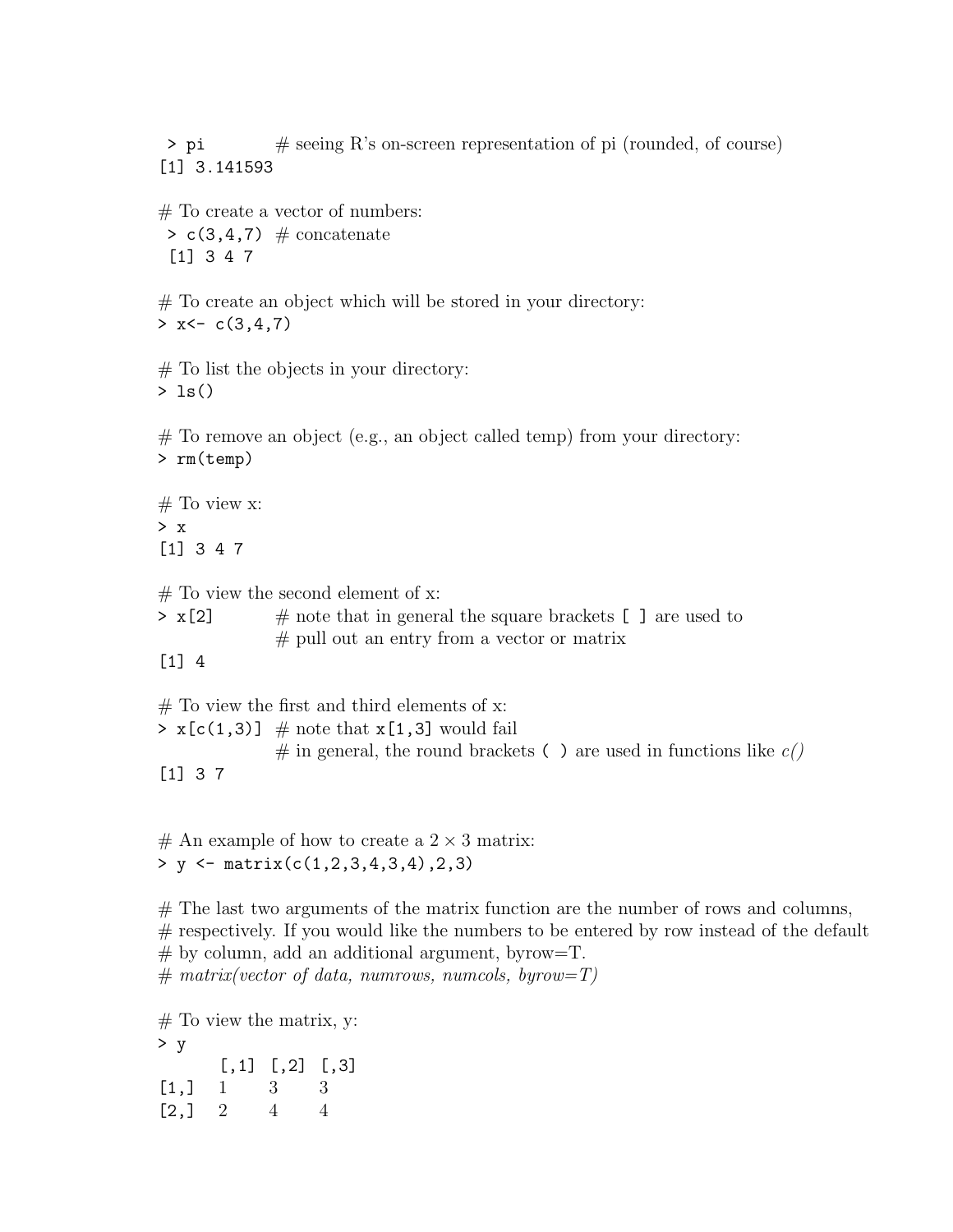$#$  To view the first row of y:  $> y[1,]$ [1] 1 3 3  $#$  To view the second and third columns of y:  $> y[, c(2,3)]$  $[,1]$   $[,2]$  $[1,] 3 3$  $[2, 1 \ 4 \ 4$  $#$  To find help on any R function: > help(function) # For example, to find help on the function '*matrix*': > help(matrix) # You can create your own functions using the following format: > newfunc <- function(args) {

commands }

 $#$  An example of a user written function to find the approximate derivative of a function f: > derivf <- function(x)

$$
\begin{array}{l} {\{ \atop { \hbox{ (f (x+0.001) - f (x) )/0.001}} \} } \\ \end{array}
$$

 $#$  Let's say that f has been defined as:

 $> f \leftarrow function(x)$ {  $x^3 + x^2 + x + 10$ }

# The derivative of f is obviously  $3x^2 + 2x + 1$ . # Let's evaluate this true derivative and the approximate derivative (using # the function *derivf*) for several values of x:

```
> x \leq c(1:6) # this produces the vector (1,2,3,4,5,6)> 3*x^2 + 2*x + 1 # this is the exact derivative
[1] 6 17 34 57 86 121
\rightarrow derivit(x) \#this is the approximate derivative
[1] 6.004001 17.007001 34.010001 57.013001 86.016001 121.019001
```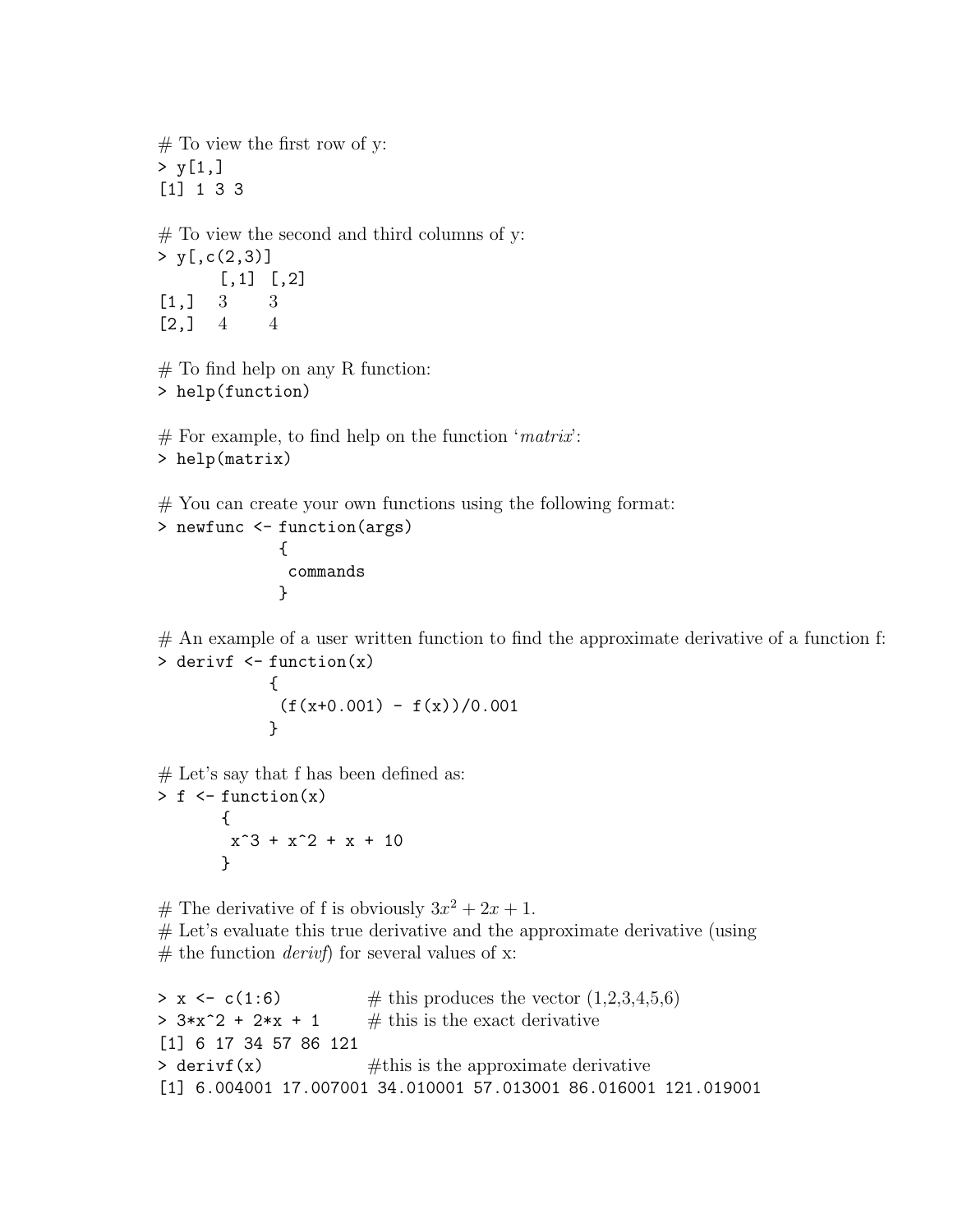## 3. Some Useful Features and Functions

# Let's create our original object vector, x:  $> x < -c(3,4,7)$ > x [1] 3 4 7  $> x[-3]$  # this will provide all numbers in a vector except for the third [1] 3 4  $> x[x \geq -5]$  # this will produce all numbers in x that are greater than or equal to 5 [1] 7  $#$  Notice that arithmetic operations are applied to each element in a vector. For example: > x+3 [1] 6 7 10  $#$  Let z be a new vector:  $> z \leftarrow c(1.5, 1/6, 1/3)$  $#$  View only the first two decimal places of z:  $>$  round(z,2) [1] 1.50 0.17 0.33  $#$  View z in reverse order:  $> rev(z)$ [1] 0.3333333 0.1666667 1.5000000 # Order z from smallest to largest:  $>$  sort $(z)$ [1] 0.1666667 0.3333333 1.5000000 # Determine the length of the vector z: > length(z) [1] 3  $#$  Find the maximum value of z in two ways:  $> max(z)$ [1] 1.5 > sort(z)[length(z)] [1] 1.5  $#$  Identify the ordering of z: > order(z) [1] 2 3 1  $\#$  i.e., the 2nd number is the min and the 1st number is the max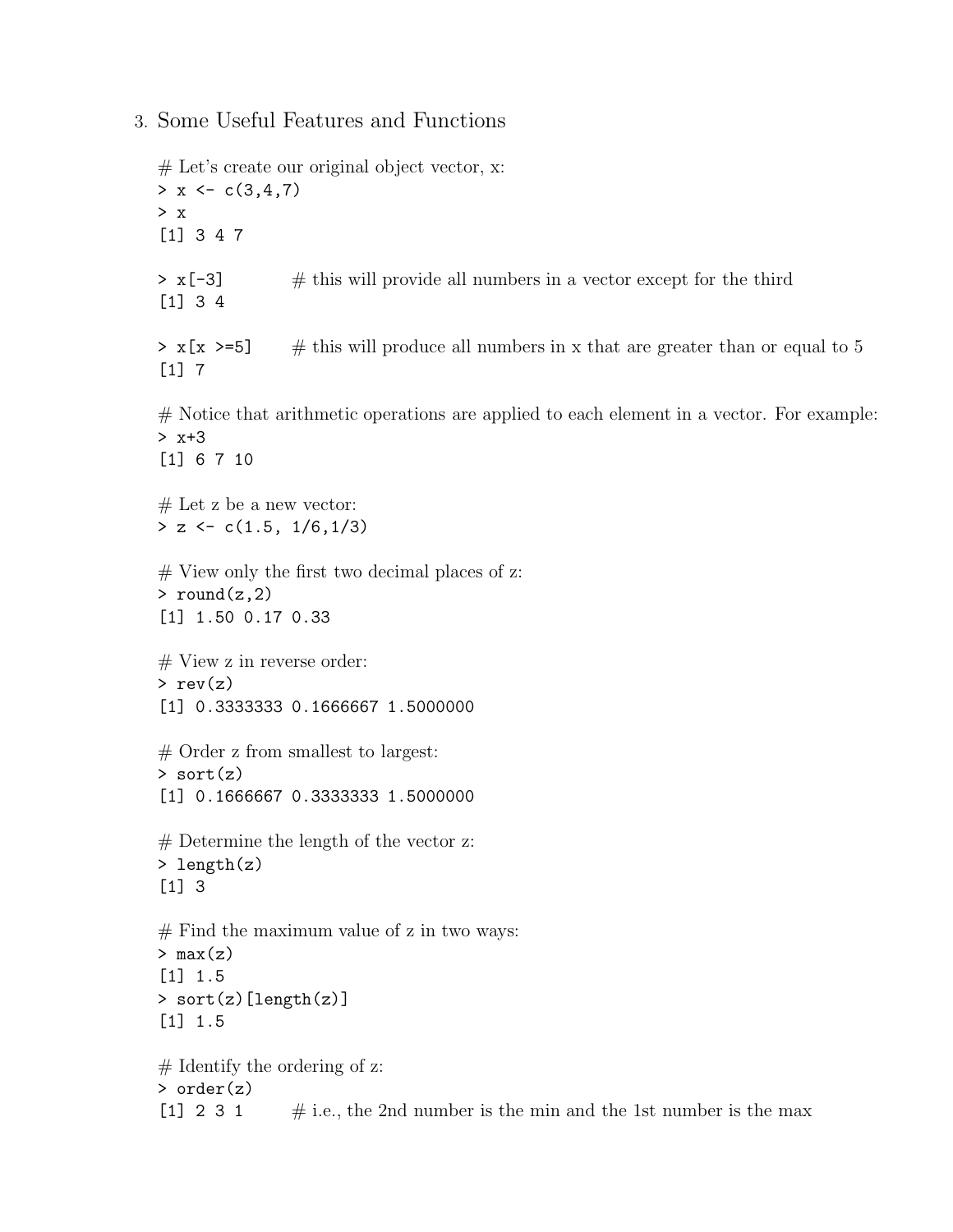# Now, create a sequence of numbers: > seq(1,3,length=5) [1] 1.0 1.5 2.0 2.5 3.0 # Create the same sequence in a slightly different way:  $>$  seq $(1,3,by=0.5)$ [1] 1.0 1.5 2.0 2.5 3.0  $#$  Create another sequence by going from 3 to 1:  $>$  seq(3,1,by=  $-0.5$ ) [1] 3.0 2.5 2.0 1.5 1.0 # To randomly sample from an existing vector: > sample(x,10,replace=T) [1] 3 4 7 4 4 3 4 3 7 4  $#$  Or to randomly sample from a sequence of numbers from 1 to 500: > sample(1:500,10,replace=F) [1] 302 479 356 438 386 413 90 86 124 456 # Missing values are represented by NA:  $> w < -c(3, 4, NA, 5)$ > w [1] 3 4 NA 5  $#$  Some functions ignore NA's:  $>$  sort $(w)$ [1] 3 4 5  $#$  Other function, by default, do not:  $>$  mean(w) [1] NA # Two ways to determine the mean of the non-missing values are: > mean(w,na.rm=T) [1] 4  $>$  mean(w[!is.na(w)])  $\#$  where ! indicates 'not' and *is.na* subsets only NA values [1] 4  $#$  Some functions, use 'na.omit=T' instead of 'na.rm=T'

 $#$  Create a new vector by concatenating x and z:  $> c(x,z)$ [1] 3.0000000 4.0000000 7.0000000 1.5000000 0.1666667 0.3333333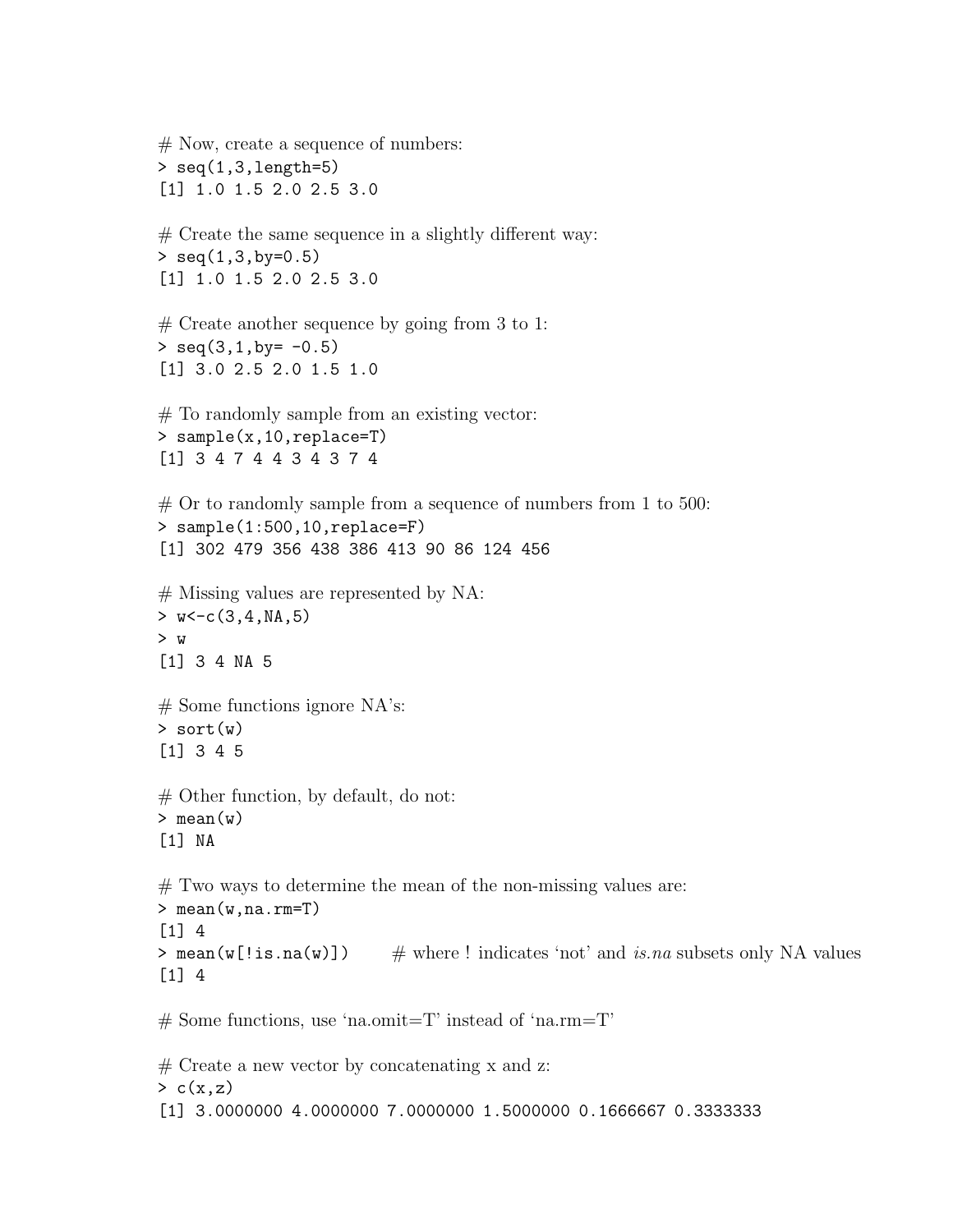# Create a matrix by treating x and z as rows:

| $>$ rbind $(x,z)$ |                      | $\#$ rbind binds by rows |
|-------------------|----------------------|--------------------------|
| $\vert .1 \vert$  | $\lfloor .2 \rfloor$ | $\vert .3 \vert$         |
| $\rm x$ 3.0       | 4.0000000            | 7.0000000                |
| z 1.5             | 0.1666667            | 0.3333333                |

# Create the same matrix, but, first treat x and z as columns:

| $> t$ (cbind $(x, z)$ ) |                  | $\#$ cbind binds by columns |  |
|-------------------------|------------------|-----------------------------|--|
| $\vert .1 \vert$        | $\vert .2 \vert$ | $\vert .3 \vert$            |  |
| $\rm x$ 3.0             | 4.0000000        | 7.0000000                   |  |
| z 1.5                   | 0.1666667        | 0.3333333                   |  |

## 4. Distributional Functions

# Determine the height of a normal $(0,2)$  random variable at x=1:  $>$  dnorm $(1,$ mean=0, sd=2) [1] 0.1760327

 $#$  Determine the area to the left of 0 for a normal  $(0,1)$  random variable: > pnorm(0)  $\#$  for the normal dist, the default mean is 0 and sd is 1 [1] 0.5

 $#$  Determine the quantile corresponding to the probability of 0.9 for a  $\#$  normal $(0,1)$  random variable: > qnorm(0.9) [1] 1.281552

 $#$  Generate three pseudo-random numbers from a normal $(0,3)$  distribution: >rnorm(3,0,3) [1] 2.5656294 2.3807115 -0.7589694

# Functions for other distributions work in a similar way. Remember that any manual # can be accessed using the *help( )* function. For example, if you want the syntax for # the t distribution function, try *help(rt)*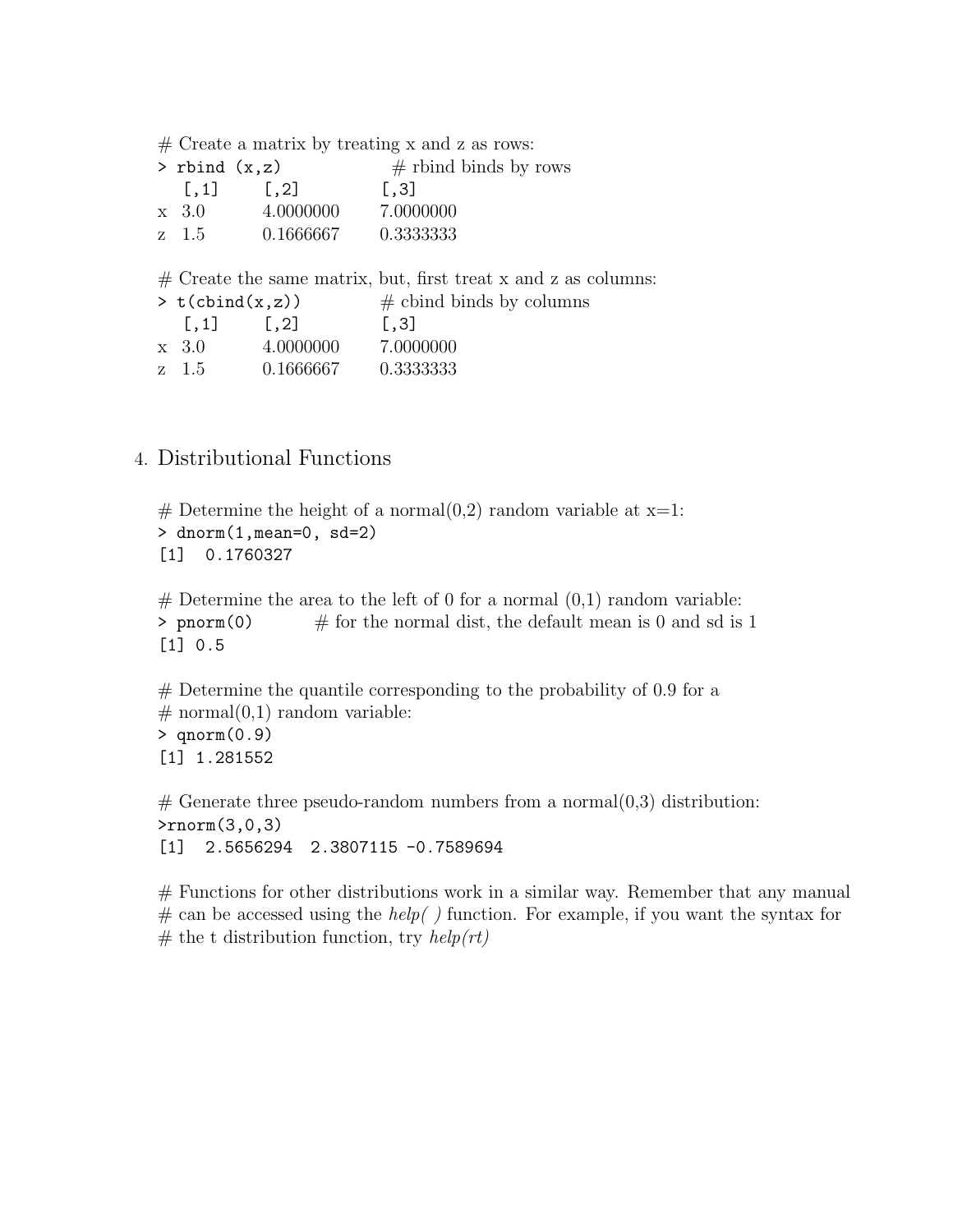## 5. Plotting Data

# R has some very nice graphics capabilities. We'll only cover a minimal amount of  $#$  information here.

# Let's create a mock simple linear regression data matrix: > regdata <- matrix(c(1:6,c(10,15,19,26,32,37)),6,2) > regdata  $[,1]$   $[,2]$  $[1,]$  1 10  $[2,] 2 15$ [3,] 3 19  $[4,] 4$  26  $[5,] 5 32$ [6,] 6 37

 $#$  Here, the first column is the explanatory variable and the second column is the  $#$  response variable.

```
# To plot the data points:
> plot(regdata[,1], regdata[,2]) \# the x-axis variable is the first argument
# To plot the data points and have the points connected by lines:
> plot(regdata[,1], regdata[,2], type='b')
# To plot only a line:
> plot(regdata[,1], regdata[,2], type='l')
# To add meaningful axis labels and a title to the scatterplot:
> plot(regdata[,1], regdata[,2], xlab='expl var', ylab='response',
      main='Regression data scatterplot')
# To set your own limits for the y-axis:
> plot(regdata[,1], regdata[,2], ylim=c(0,40))
# To plot a histogram of uniform(0,1) random data:
> hist(runif(1000, min=0, max=1))
> hist(rnorm(1000, mean=0, sd=1))
# The function hist allows for several useful options. Type 'help(hist)' for details.
```

```
# To plot the pdf of a normal(0,1) random variable:
> plot(seq(-4,4,0.001), dnorm(seq(-4,4,0.001)), type='l')
```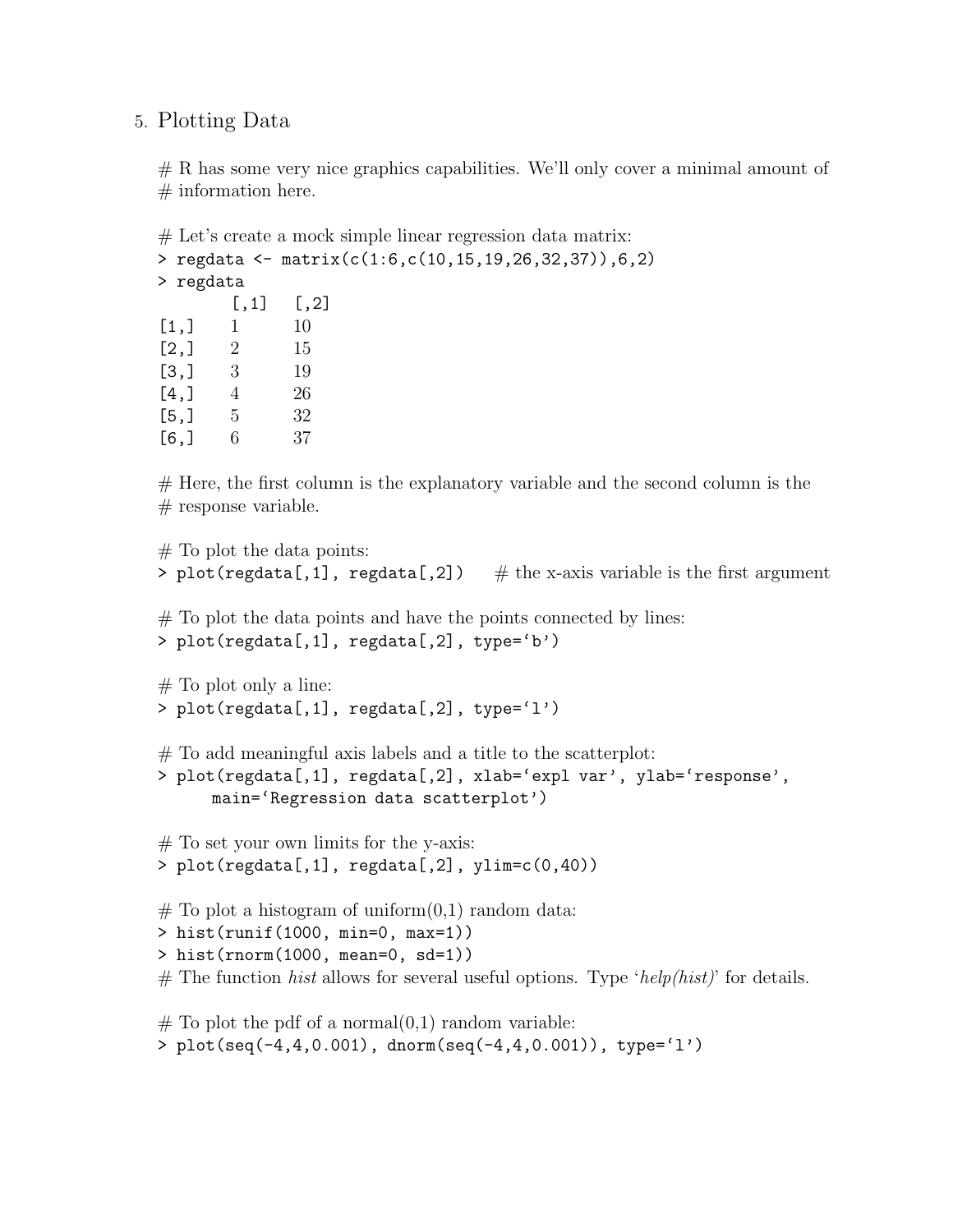```
# To view two graphs on the same plot region (i.e., page), one on top of the other:
> par(mfrow=c(2,1))
> plot(seq(-4,4,0.001), dnorm(seq(-4,4,0.001)), type='l')
> plot(seq(-4,4,0.001), dnorm(seq(-4,4,0.001), mean=0, sd=0.75), type='l')
```
# To add a plot to a current figure use *points* or *lines*:

```
> plot(seq(-4,4,0.001), dnorm(seq(-4,4,0.001)), type='l')
```
> points(seq(-4,4,0.001), dnorm(seq(-4,4,0.001), mean=0, sd=0.75))

```
> lines(seq(-4,4,0.001), dnorm(seq(-4,4,0.001), mean=0, sd=1.25))
```
 $#$  Enter '*help(par)*' to see the many options available for dealing with graphics. Many  $#$  of the options (e.g., xlim, ylim) can be used directly with the plotting functions.

# 6. Dealing with Data and Data Files

```
# To enter in a data vector at the keyboard:
> u\leq scan()
1: 5 3.2 5.1
2: 2.1 5 7.2
7:
> u
[1] 5.0 3.2 5.1 2.1 5.0 7.2
```
# To read in an external dataset called data.txt:

> tempfile <-scan('data.txt')

 $#$  Notice that scan brings the data into R in a vector format regardless of the original format.

# To read in an external dataset in a more flexible format use *read.table( )*.

# Check *help(read.table)*. Also, note that both *read.table()* and *scan()*

 $#$  have several options which are useful for datasets with interesting features, such as the

# column names on the first row, spacing by special symbols, etc.

 $#$  Writing data to a file, tempout1, by column: > write(u, file='tempout1')

 $#$  Writing data to a file, tempout 2, by row: > write(t(u), file='tempout2')

# Writing another vector to the same file by row: > write(t(x), file='tempout2', append=T)

 $#$  To read in R code from an external file, code.r: > source('code.r')